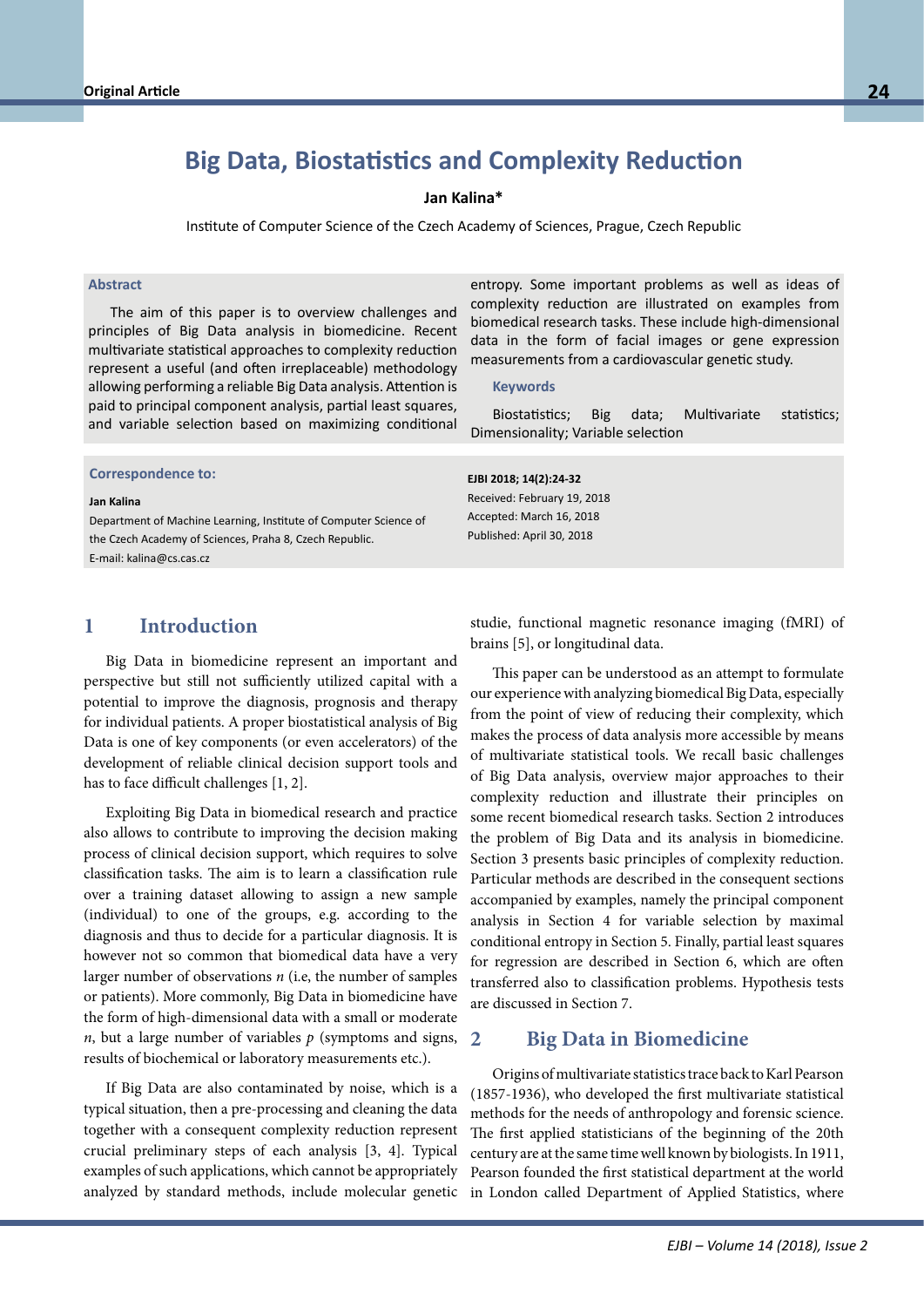he was appointed as professor. The interdisciplinary department included also biometric and eugenic laboratories and the boundary between statistics and biological sciences was not clear at that time. Pearson introduced also the concept of contingency tables, which is until now a general statistical concept for tables of counts (i.e, of a discrete variable). Pearson analyzed them when trying to prove the evolution theory by means of statistical methods. Pearson defined contingency as a broadly discussed phenomenon describing randomness or unpredictability within evolution with influence on the whole species of organisms. The concept of contingency tables remains in statistics as one statistical concepts with a biologically motivated name.

The amount of data with a potential to improve healthcare for an individual patient rises enormously. Such big data represent a valuable capital with an opportunity for a dramatic change of current practices of health care, accelerating the development of information-based medicine [3, 4]. So far, big data in the psychiatric context are measured primarily for the research purposes, while they have the potential to contribute to improving the efficiency of clinical decision making and patient safety.

Low-level computer tasks applied on the new types of data (including Big Data) have been described in recent monographs on health informatics [6]. So far, intensive attention has paid to technological aspects concerning the storage of big medical data in large databases and their transfer, protection (data security issues), sharing, lossless compression, information retrieval, and appropriate visualization. An important issue is also integration of various e-health systems allowing integrating individual data with data about the current care, brain imaging results, presence of risk gene variants etc.

The analysis of the clinical data by means of methods of multivariate statistics and data mining becomes a necessity as the volume of data namely grows not only rapidly but also much faster than the ability to analyze and interpret them. Unfortunately, the crucial important question how to acquire new medical knowledge by a proper analysis of big medical data reliably has obtained less attention. An example of an improper interpretation of statistical result is the paper by Nordahl H et al. [7], where low education is denoted as a risk factor of cerebrovascular stroke, while it is only an instrument associated with true risk factors (e.g. lifestyle or stress).

Traditional statistical methods are unsuitable for any form of Big Data. Therefore, dimensionality reduction (complexity reduction, variable selection) is generally recommended as the initial step of the analysis of data with a large number *p* of variables observed over *n* samples. It can actually improve the result of a subsequent analysis in spite of losing some relevant information.

On the other hand, the idea of parsimony (i.e, reducing the set of variables to a too small number of relevant ones) has been also criticized [8] and variable selection may be optimized for a classification or clustering context [9]. Experience of applied researchers is critical for not being as good as presented in theoretical papers on simulated data [10]. We also should not leave out that in some clinical fields, data analysis has to face their own challenges and fulfill field-specific requirements.

## **3 Overview of Complexity Reduction**

Complexity reduction is a general concept including any approach to simplifying the analysis of data of various forms, e.g. finding suitable relevant features from medical images of the brain, voice records, narrative text of health reports etc. Various types and formats of biomedical data require a broad spectrum of sophisticated methods for their analysis.

In recent years, new specific complexity reduction approaches have proposed within the fields of multivariate statistics, computer science (machine learning) or information theory [11, 12, 13, 14]. This section recalls the most common methods used in biomedical applications, however only for the context of numerical data. Then, the concept of complexity reduction is usually replaced by dimensionality reduction, which can be understood as a more specific version of a general complexity reduction.

In the whole paper, we consider numerical (discrete or continuous) data with the dimensionality denoted as *p*, i.e, with *p* variables corresponding to e.g. measure symptoms or laboratory measurements measured over *n* samples (individuals). In general, dimensionality reduction may bring several important benefits:

Simplification of subsequent computations

• Comprehensibility (e.g. allowing to divide variables to clusters)

Reduction or removing correlation among variables

• A possible improvement of the classification performance (which happens however only occasionally).

If *p* is large, and especially if *p* largely exceeds the number of observations *n*, numerous standard classification methods suffer from the so-called curse of dimensionality. They are either computationally infeasible or at least numerically unstable for such high-dimensional data [15, 16]. In such a case, dimensionality reduction is a necessity. We distinguish between supervised and unsupervised complexity reduction methods, where supervised ones are tailor-made for data coming from two or more groups, while the information about the group belonging is taken into account. None of the approach is uniformly the best across all datasets.

Variable selection methods extract a relevant subset of the set of the original variables. Their important examples include:

Statistical hypothesis tests (which are however used only to rank variables in order of evidence against the null hypothesis, instead of computing a *p*-value).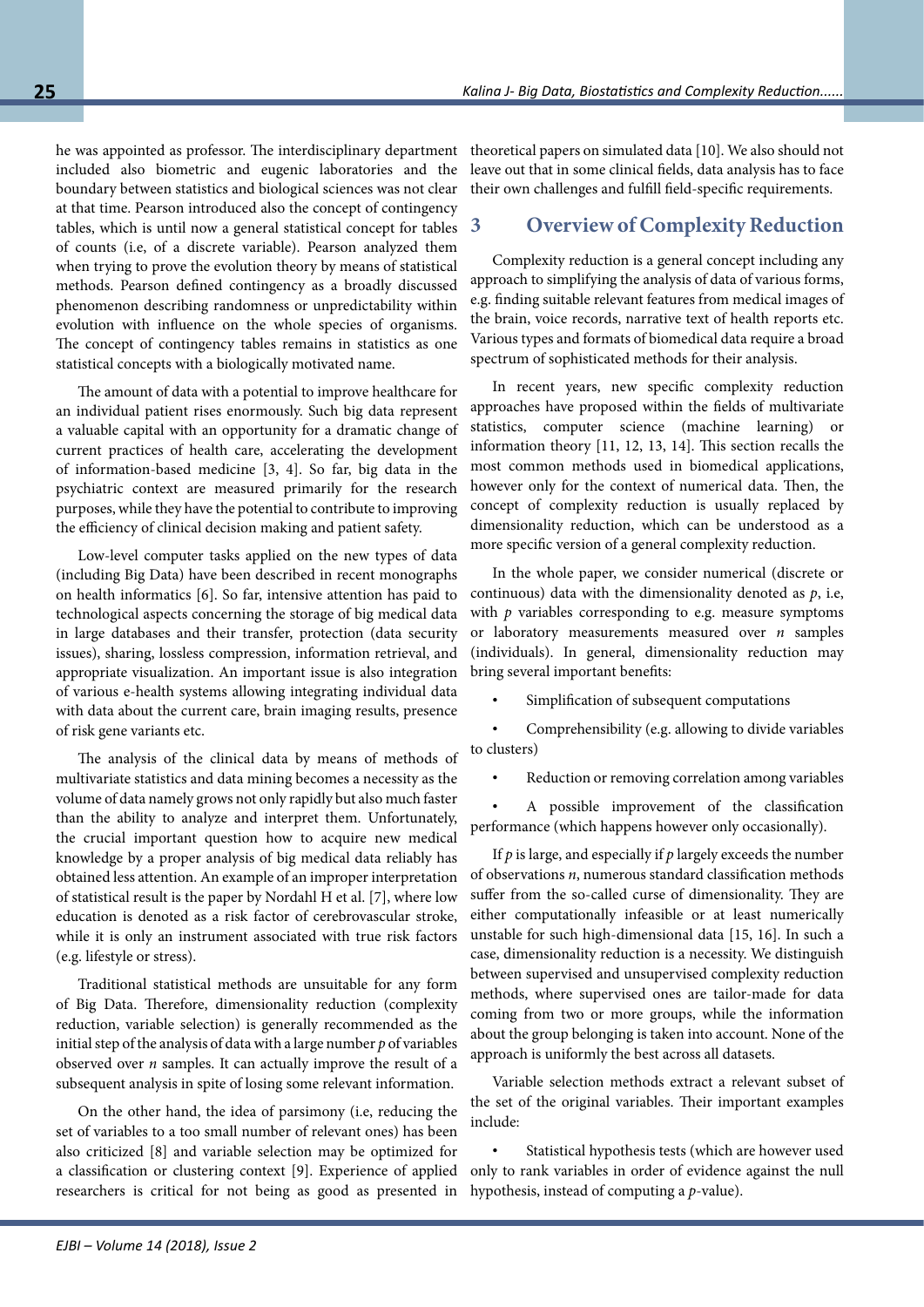• Variable selection based on maximal conditional entropy (Section 5).

• MRMR variable selection (Maximum Relevance Minimum Redundancy) [17].

- Bayesian variable selection methods.
- Wrappers or filters (or embedded methods).
- *t*-scores corrected for marginal correlations.

Tailor-made variable selection approaches for regression models include:

- Lasso estimation.
- Partial least squares (Section 6).
- Linear Models for Microarrays (limma).
- Sliced inverse regression.
- Elastic net.
- Regularized discriminant analysis (RDA).

Shrunken centroid regularized discriminant analysis (SCRDA).

• Smoothly clipped absolute deviation (SCAD).

Feature extraction methods search for linear (or nonlinear) combinations of variables, while retaining all variables in the model.

Prominent examples of linear methods include:

- Principal component analysis (Section 4).
- Robust versions of principal component analysis [18].
- Factor analysis (FA).

Linear discriminant analysis (LDA, which is however aimed primarily at classification).

While nonlinear include:

- Independent component analysis (ICA).
- Correspondence analysis.
- Methods of information theory.

## **4 Principal Component Analysis**

Principal component analysis (PCA) represents the most commonly used complexity reduction method in biomedical applications. The examples show that PCA is very often used for data observed in groups, although this is not suitable due to its unsupervised nature as investigated already by Mertens BJA [19].

## **4.1 Method**

The aim of PCA is to replace the total number of *n* observations, which are *p*-variate, by a set of transformed *n* observations with a smaller number of variables (dimensions). Thus, the original variables are replaced by a small number of (say *s*) principal components, where the user may choose a suitable *s* fulfilling *s<min(n,p).* New *s*-dimensional observations represent mutually uncorrelated (orthogonal) linear combinations of the original variables with the ability to explain a large (more precisely the largest possible) portion of variability of the data [11].

The empirical covariance matrix *S* is ensured to be symmetric and positive semi definite with non-negative eigenvalues and its rank does not exceed *mim(n,p).* Because the sum of eigenvalues of a general square matrix is equal to the sum of its diagonal elements (i.e, its trace), this is for the case of a covariance matrix equal to the sum of variances of individual variables.

PCA may bring a remarkable reduction of computational costs, especially for small values of the constant *s*. The contribution of the *i*-th principal component  $(i=1,...,p)$ , i.e, the component corresponding the *i*-th largest eigenvalue to the explanation of the total variability in the data can be expressed as the relative contribution of the corresponding eigenvalue. A different (not equivalent) approach may be based on computing principal components from the empirical correlation matrix, which is recommended in case of big differences in the variability of individual variables.

Formally, PCA projects individual observations to the subspace generated by *s* eigenvectors of the matrix *S*, which belong to the largest eigenvalues. Then, consequent computations are performed in a space generated by these eigenvectors and the computations replace each observation by the resulting linear combinations. A popular tool for selecting a proper value of *s* is the scree plot, which is shown in Figure 1 for a dataset described later in Section 4.2. It exploits the fact that the total variability in the data is equal to the trace of *D* and thus also to the sum of the eigenvalues of *S*.

Commonly, the user demands the selected principal components to explain at least a given percentage of the total variability, which formulates a requirement on the eigenvalues. Particularly, if the selected principal components should explain e.g. 80% of the total data variability, this means to select such number *s* of principal components so that the sum of *s* largest eigenvalues exceeds 80% of the sum of all eigenvalues.

Standard dimensionality reduction methods suffer from the presence of measurement errors or outlying measurements (outliers) in the data [20, 21]. We may recommend performing multivariate methods including PCA by robust alternative of standard approaches. Robust versions of PCA, which are resistant (insensitive) to outliers, have been developed [18]. If robust PCA is based on eigendecomposition of a robust covariance matrix estimator, the resulting robust principal components are uncorrelated.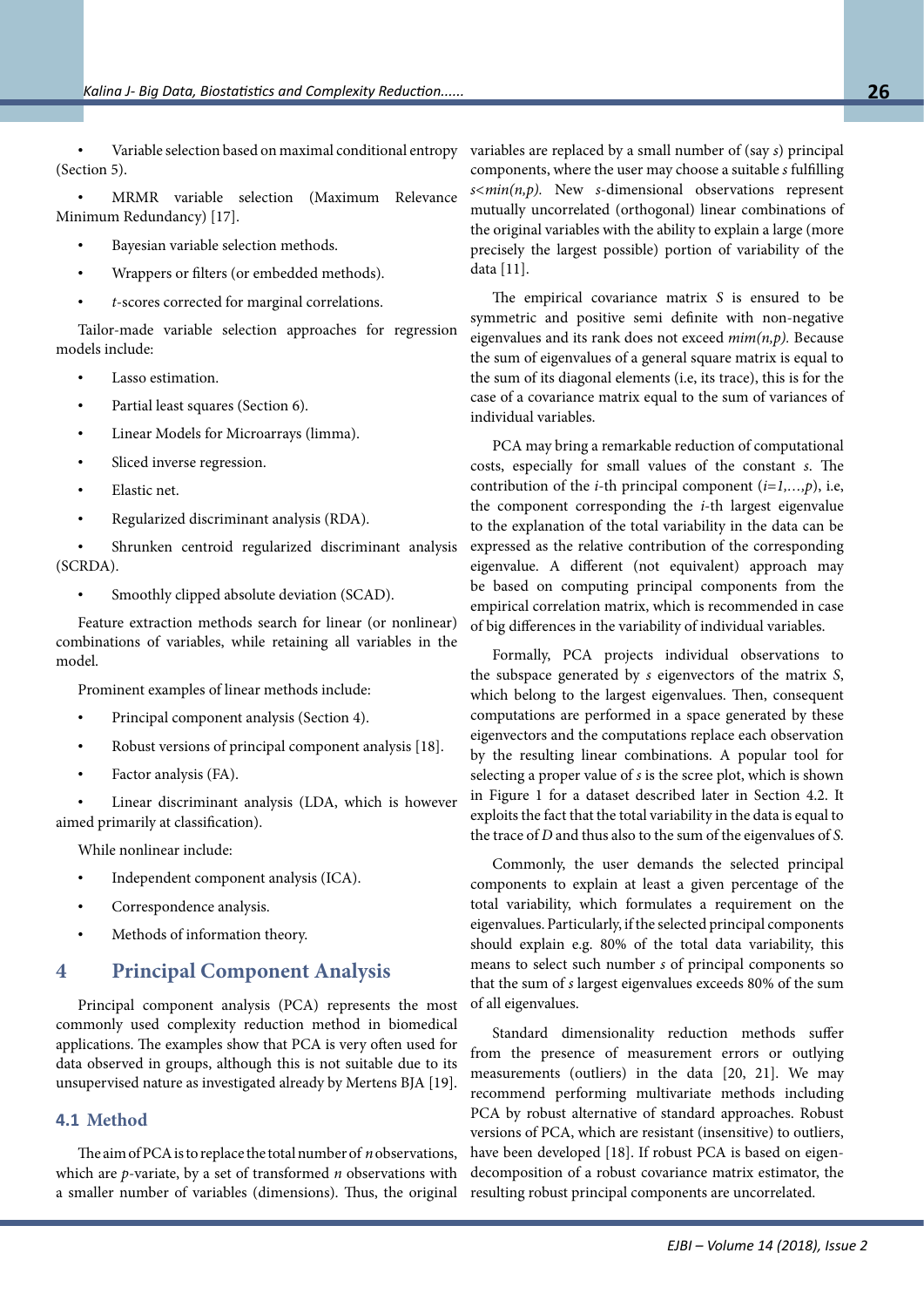

however neglected.

The results without reducing the dimensionality to a small number of principal components allowed to predict the risk of a manifestation of acute myocardial infarction or cerebrovascular stroke in the next 5 years for a particular patient. If he/she has already undergone an acute myocardial infarction, then the resulting principal components of gene expressions are able to predict the risk of a more severe prognosis or a relapse [22]. Patients with a high risk of a future manifestation of a cardiovascular disease can be consequently monitored, which can increase the patient safety and lead to a more effective and safer care for patients with a life-threatening risk.

### **4.3 Example: Face Detection**

Another example is devoted to the face detection task in a database of images coming from the Institute of Human Genetics, University of Duisburg-Essen, Germany (projects BO 1955/2-1 and WU 314/2-1 of the German Research Council) [24]. This database contains 212 grey-scale images of the size 192 times 256 pixels, each image corresponding to a different person. The persons are volunteers in the age between 18 and 35 years of German origin without a manifested genetic disease. The images were photographed under standardized conditions; the faces do not differ much in size and are also rotated in the plane by small angles. Therefore, eyes are not in a perfectly horizontal position in such images.

The work aimed at constructing a decision support system [25]. The aim was to propose a mouth detection method for the sake of a decision support system for the diagnostics of genetic diseases in children with dysmorphic faces. Thus, it was required to have a method which is comprehensible and useful also for genetic patients with a facial dysmorphia. From the given database of images of the whole faces, we manually localized and selected a database of 212 mouths and 212 non-mouths of size 26x56 pixels. Particularly, a nonmouth was selected within each image, which has the largest similarity with the mouth in the same image by means of the correlation coefficient with a bearded template [24]. These images are however transformed to vectors, i.e, with length *p*=1456.

We use the projection pursuit (PP) algorithm for the robust PCA of [18] implemented in library pcaPP of the R software. The PP is a general approach for finding the most informative directions or components for multivariate (highdimensional) data. Such dimensionality reduction is based

Section 4.2.

Figure 1. 30 largest eigenvalues of the matrix S in the example of

## **4.2 Example: Diagnostics of Cardiovascular Diseases**

In a cardiovascular genetic study performed at the Center of Biomedical Informatics in Prague, headed by Prof. Jana Zvárová, a research of gene expressions was performed in 2006-2011 to construct a decision support system based on clinical and gene expressions data [22]. The microarray technology was used to measure average gene expressions of more than 39 thousands gene transcripts across the whole genome. The aim was finding sets of genes, which are useful in the process of diagnostics of (new) individuals.

As it is a typical situation in molecular genetics that there are thousands or tens of thousands of variables (gene expressions) measured on a sample of tens or hundreds (at maximum) of patients, we perform a dimensionality reduction at first and proceed to constructing a classification rule only afterwards. PCA was performed for various values of *s* and the results reveal that there is no remarkable small group of variables responsible for a large portion of variability of the data and the first few principal components seem rather arbitrary. We used the simplest regularized version of linear discriminant analysis (LDA) [23] to learn a classification rule allowing assigning a new individual to one of the given categories according to the diagnosis.

If *s*=10, the constructed classification rule was not able to overcome a classification accuracy of 75%. Only if the number of selected principal components was raised to the maximal possible value, which is equal to the number of observations in the data set, the classification accuracy in a leave-one-out cross validation study was able to further increase above 90%. This is the situation with infeasible standard LDA, but the regularized version does not suffer from curse of dimensionality and represents a reliable tool with no tendencies to overfit [23]. Results with a large *s* allowed obtaining results with a clear interpretation, because there seems no small set of very dominant genes, which would be sufficient for the subsequent classification task. On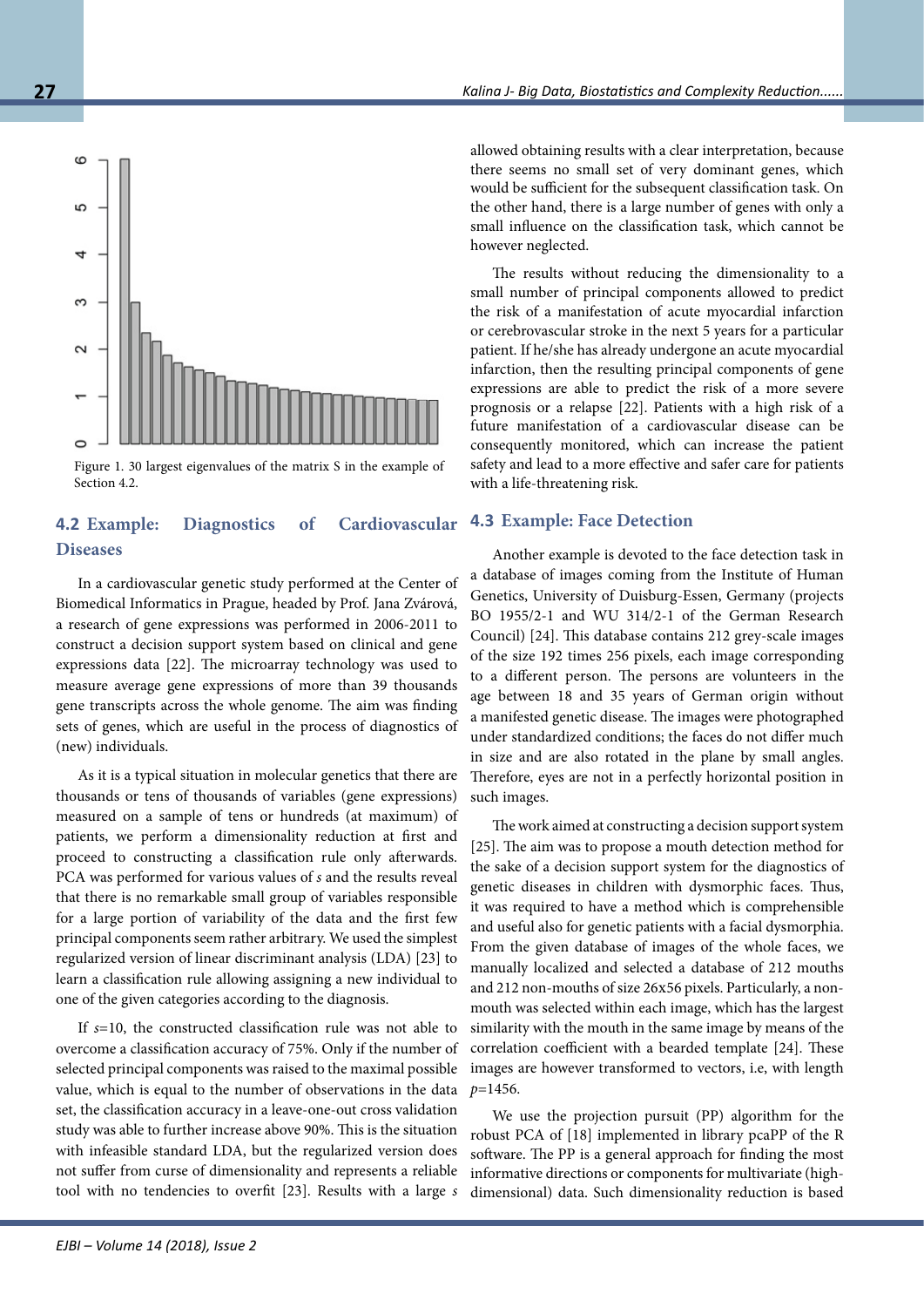on a robust measure of spread of the data, taking into account the outlyingness of each data point. Candidate directions for the principal components are selected by a grid algorithm optimizing such objective function only in a plane, while the subsequent components are added in the later steps.

We computed 5 main principal components from the mouths and non-mouths by the PP algorithm. As the robust method allows to identify the outliers, we have revealed more reliable data point in the top part of the images, corresponding to the face parts above and aside from the lips. On the other hand the (potential) outliers are located on the boundary of the mouth or in the bottom part of the images in the area between the mouth and the chin.

Further, the classification task itself is solved by the standard quadratic discriminant analysis (QDA), which would not be otherwise feasible for high-dimensional data with a number of variables exceeding the number of observations. The classification with QDA yields a correct performance of 100% in a leave-oneout cross validation study, which represents a standard attempt for an independent validation [26].

## **5 Variable Selection based on Maximal Conditional Entropy**

An important class of supervised variable selection procedures is based on principles of the information theory. This section recalls a stepwise variable selection approach based on maximizing conditional entropy. Such approach was applied within a prototype of a system for clinical decision support of [22]. We investigated the performance of the system again on the molecular genetic data from the Center of Biomedical Informatics (2006-2011).

#### **5.1 Method**

Data observed in two groups are considered. The method is able to reduce the set of all variables by a forward procedure optimizing a decision-making criterion. We consider a set of variables and the classification rule should be based on them over a training dataset. We define *Y* as an indicator variable, assuming that it equals 1 if and only if a given sample belongs to the first group. We understand *Y* as a binary response of the observed variables, which play the role of regressors; these must be however categorized, i.e, replaced by categorical variables with at most 4 categories.

It will be necessary to measure the contribution of a given variable (say *X*) to explaining the uncertainty in the response. This will be quantified by means of the conditional Shannon information. The first selected variable maximixes the conditional Shannon information with the response among all variables i.e, is the most relevant variable for the classification task. Further on, selecting the variables may be described in the following way. If variables  $X_p...X_s$  have been already selected as the most relevant *s* variables, the next variable (say  $X_{n+1}$ ) is selected as that variable fulfilling the requirement.

$$
d(Y|X_1,...,X_s,X_{s+1}) = max d(Y|X_1,...,X_s,X),
$$
\n(1)

where all variables *X* not present in the set  $\{X_1, \ldots, X_s\}$ are considered. The expression *d* in (1) is the conditional Shannon information. Thus, a variable very relevant for the classification task is chosen taking into account the dependence of the selected variables. Finally, only such variables for the consequent classification analysis are considered, which contribute to explaining more than a given percentage of the inter-class variability of the data; the choice for this percentage will be discussed in the example of Section 5.2.

### **5.2 Example: System SIR**

A protototype of a clinical decision support system called SIR (System for selecting relevant Information for decision suppoRt) was proposed and implemented in [22], exploiting a sophisticated variable selection component. It contains various tools of supervised learning methods to learn the sophisticated classification rule in order to support a diagnostic decision making The main advantage of the system is suitability also for high-dimensional data obtained e.g. in molecular genetic studies.

The system SIR can be described as an easy-to-use web-based generic service devoted to data collection and decision support with a sophisticated information extraction component. It is proposed for being used mainly for general practitioners in the primary care, but it is able to handle data from any area of medicine. The decision making of the SIR requires data from a (sufficiently large) clinical study in order to construct the optimal classification rule for the decision making problem.

Data collected within a clinical study represent the training database of the SIR, which can import the whole data set from a clinical study automatically together with a data model. The maximum entropy variable selection of Section 5.1 is used. All variables selected by the variable selection procedure are required to enter the decision support system, which can be performed through the automatically generated interface from an electronic health record (EHR) or health information system (HIS), although a manual input of data is also possible.

The clinician must specify the prior diagnosis before entering the data to the SIR, because he/she is the only one to carry the legal responsibility for the clinical decision. Now the SIR can be used through the web service to obtain a diagnosis support. Then, the clinician is asked to manually select his/her final decision and only if it is not in accordance with the SIR, the clinician writes a short text justifying the decision. The system allows quantifying the influence of an additional examination (variable) on the diagnostic decision. Additionally, the dimension reduction procedure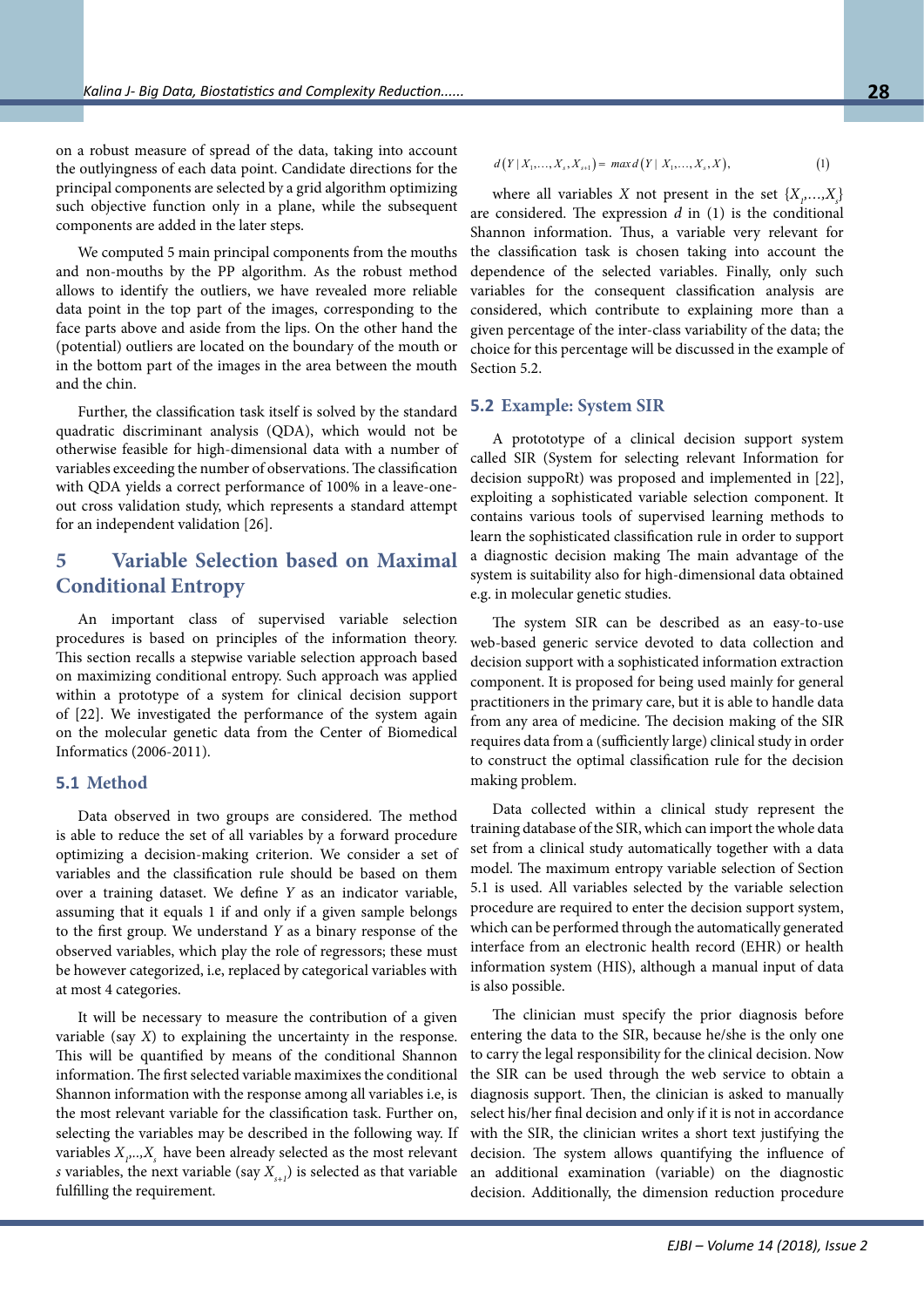may be extended to consider also costs of obtaining each clinical or laboratory measurement.

The prototype of the system SIR was verified on a different data set from set from the previously described cardiovascular genetic study [22]. Clinical and gene expression measurements were measured on 59 patients with infarction, 45 patients having a cerebrovascular stroke, and 77 control persons without a manifested cardiovascular disease.

If no dimensionality reduction is performed, a regularized LDA yields the classification accuracy 0.85, which is defined as the percentage of correctly classified samples.

We applied the variable selection described in Section 5.1 to the set of 8 personal and clinical variables. Requiring that the selected variables contribute to at least 90% of the intra-class variability of the whole set, we selected 5 variables. At the same time, the variable selection was applied to the set of more than 39 000 gene transcripts, where 245 of them were selected again based on the requirement to contribute to more than 90% of the variability. The classification accuracy in a leave-one-out cross validation study with the 5 variables and 245 genes is equal to 0.85, while it drops to 0.65 if 5 variables are used with 10 genes selected by a MRMR [17] variable selection. These results were obtained with a support vector machine classifier with a Gaussian kernel, which outperforms a number of other standard classifiers.

## **6 Partial Least Squares**

Partial least squares (PLS, also projection to latent structures) can be presented as a supervised dimensionality reduction connected with a regression or classification method [12]. While the PLS is a common method in biomedical or chemometric applications, the method for parameter estimation is more complicated compared to other standard methods of multivariate statistics. The method replaces original variables by new ones, which will be denoted as latent variables, although they are commonly denoted also as principal components or predictive components. A real data set will be described first, which was selected as an example of a study, for which the PLS represents a suitable tool, while general principles of the method will be overviewed afterwards.

### **6.1 Example: Toxicity of Rat Liver**

Let us consider gene expression data from the liver toxicity experiment of [27] in which the total number of *n*=64 rats was exposed to acetaminophen. The structure of the data is shown in Table 1. The rats were divided to 4 groups. A necropsy was performed on the liver of each rat, while it was performed 6 hours after exposure in the first group, 18 hours in the second group, 24 in the third and finally 48 hours in the fourth group. The data set contains gene expressions measured for *p*=3116 selected genes on each of the rats. These data were already pre-processed and normalized in a standard way and the remains to learn a classification rule based on the data.

The analysis of the data observed in this experiment requires learning a classification rule allowing to assign a new observation to one of the four given groups according the time interval between the exposition and necropsy. Its intrinsic dimensionality reduction remarkably simplifies the classification, which is illustrated in Figure 2 depicting two major latent variables computed by the PLS-DA. The PLS method allows to visualize the results. In regression tasks, the contribution of individual latent variables to the variability of the response may be evaluated. In classification, the contribution of latent variables to the separation among the groups may be evaluated. This is a similar property with the PCA, where the contribution of individual principal components to the variability of the original data may be evaluated, as explained in Section 4.1.

In the example only two of these latent variables are sufficient to construct a reliable classification rule practically with any classification method. The classification to four groups with QDA attains 100% in a leave-one-out crossvalidation study.

Table 1. Data on the toxicity of rat liver in the example of section 6.1.

| Rat      | Time to<br>necropsy | Gene 1   | $\cdots$ | <b>Gene 3116</b> |
|----------|---------------------|----------|----------|------------------|
| 1        | 6                   | 0.051    | $\cdots$ | $-0.034$         |
| 2        | 6                   | 0.015    | $\cdots$ | $-0.079$         |
| $\cdots$ | $\cdots$            | $\cdots$ | .        | $\cdots$         |
| 64       | 48                  | $-0.014$ | $\cdots$ | $-0.017$         |



Figure 2. Graph of the association between two latent (predictive) components computed by PLS-DA in the example of Section 6.1, where the contribution of individual observations to one of the groups is given by the shape (circle, square, triangle, and rhombus).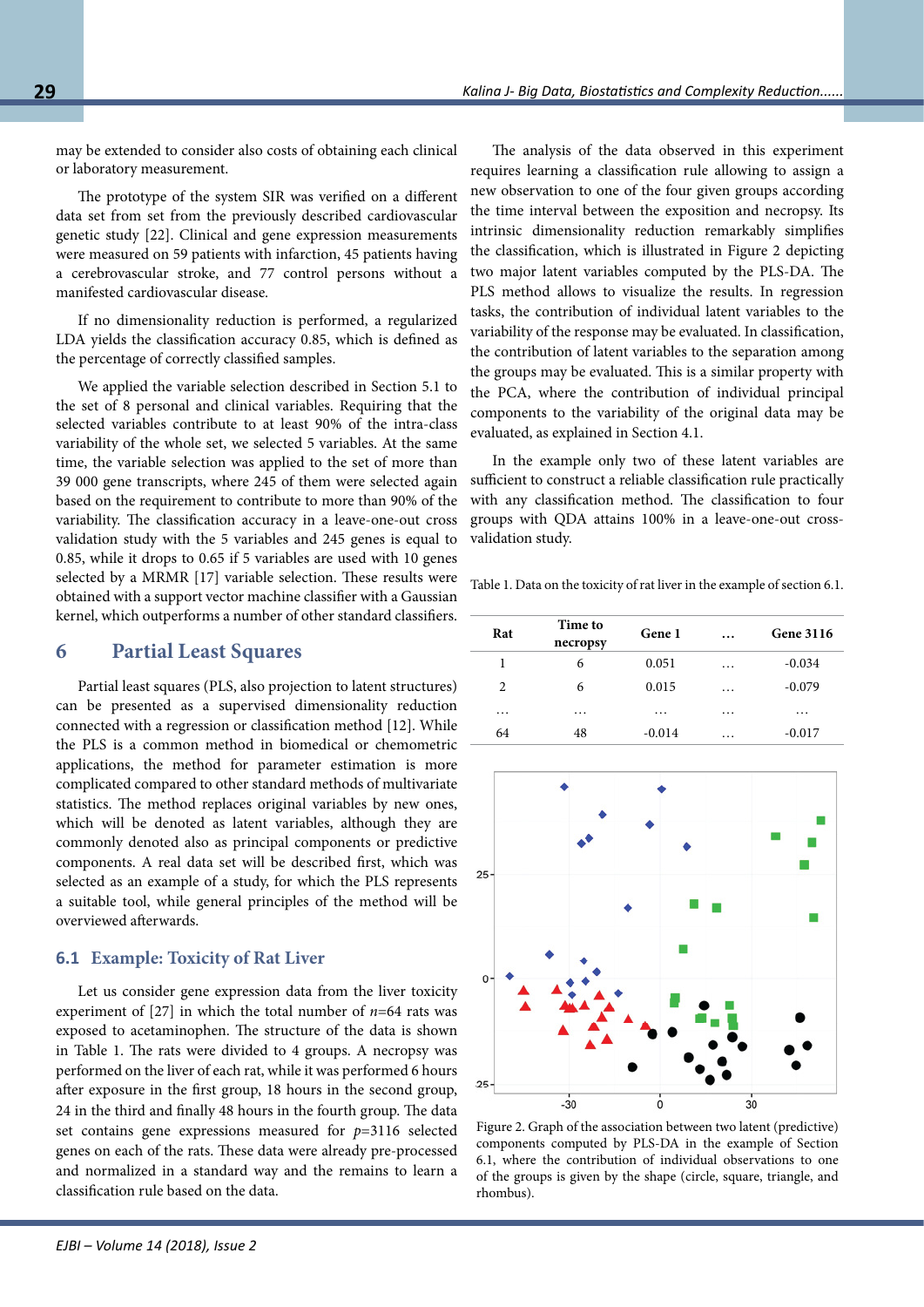### **6.2 Method**

The PLS was originally proposed for the linear regression model. Thus, the regression version of the PLS remains to be commonly denoted as PLS-R. Formally, PLS-R exploits the standard linear regression model, where *Y* can be a matrix corresponding to a multivariate response explained by regressors *X.* The PLS-R method combines the regression task (parameter estimation) with dimensionality reduction in the following way. It searches for the optimal set of latent variables for regressors and also an analogous set for the multivariate response. Instead of *X* and *Y*, their linear combinations are considered, which have a smaller dimensionality but the maximal mutual covariance.

Various numerical studies indicated the suitability of the PLS-R method in some applications, especially if one or more of the following situations are true:

- The model suffers from multicollinearity.
- *p* is large.
- The errors *e* has a large variability.

Commonly, the PLS method in the regression version is used also for solving classification tasks with the aim to construct a classification rule allowing to assign a new observation to one of *K* (*K>2*) groups. In the situation *K>2,* however, it is unsuitable to consider the response in the form of a single variable with values in the set *{1,2,…,K}.*

Therefore, a special PLS version combining dimensionality reduction with classification into *K>2* groups. It has been denoted as PLS-DA or D-PLS to stress the discrimination (i.e, classification) context [16, 28]. The training *p*-dimensional observations are considered. The (multivariate) response is considered as a block of indicators, while the are only *K-1* of them for *K* groups. A given observations, if belonging to the *k*-th group with  $k \leq K-1$ , has only the *k*-th coordinate of the response to be equal to 1 and the remaining coordinates are zero. If *k=K,* then all its *K-1* coordinates are equal to 0. The resulting model remains to be again the standard linear regression model, where *X* plays the role of the matrix of regressors and *Y* represents the multivariate response with the total number of *K-1* indicators.

The PLS-DA method searches for the optimal transform (linear combination) of regressors as well as responses so that the resulting latent variables allow the maximal possible separation among the *K* groups. To estimate the parameters of the model requires solving an optimization problem, which maximizes the covariance between the set of regressors and the set of responses. The resulting latent variables are predictive, i.e, able to discriminate among the groups in the optimal way. At the same time, the contribution of individual original variables to the construction of the classification rule has a clear interpretation.

Important properties of the PLS are common for the regression and classification version:

The result of the computation depends to some extent to the choice of the algorithm

• A suitable number of latent variables are commonly found by a cross-validation, although it may have a tendency to overfitting.

Some special versions of the PLS have been proposed more recently, including PLS-EDA (PLS-enhanced discriminant analysis) or OPLS (orthogonal PLS), where the latter offers the same prediction ability as the standard PLS but improves the interpretation. Intensive attention has been paid to the study of assumptions under which the PLS yields better results compared to those obtained with a combination of the PCA with one of standard classifiers.

The PLS methodology resembles that of canonical correlation analysis, while the first maximizes the covariance but the latter is focuses on correlations. Their relationship was investigated by Sun L et al. [29], who showed their equivalence in a special case with orthonormalized PLS.

## **7 Hypothesis Testing**

Hypothesis testing (e.g. a two-sample test) is often desirable for molecular genetic data to find a set of differentially expressed genes. Some recent tests for highdimensional were overviewed in [16]. Here, we discuss briefly some important approaches to testing high-dimensional data. It is nevertheless useful to point out that testing may not be always the aim of the analysis (if the user prefers a classification rule from a test). Another drawback of simple testing by a repeated using of standard tests is their increase in the probability of type I error due to repeating testing. If there is a large number of samples *n* in the data, there is also a clear tendency for the power of the tests to increase and thus nearly every hypothesis test yields a significant result. Let us now review three important classes of tests for highdimensional data.

One class includes tests based on regularization (shrinkage estimation), including the approach of [30]. It replaces all high-dimensional matrices (mainly the covariance matrices) by regularized counterparts and thus a shrinkage Hotelling test is based on a regularized version of the Mahalanobis distance.

Another class of tests of [31] represents a combination of testing with a linear dimensionality reduction. Tests based on linear scores or principal components (i.e, performed on results of LDA or PCA, respectively) are exact tests for normally distributed data. Using the theory of spherical distributions, the tests keep the significance level on the selected 5 % and follow exactly the *t*- or *F*-distribution if the variable selection based appropriately performed on the unsupervised data.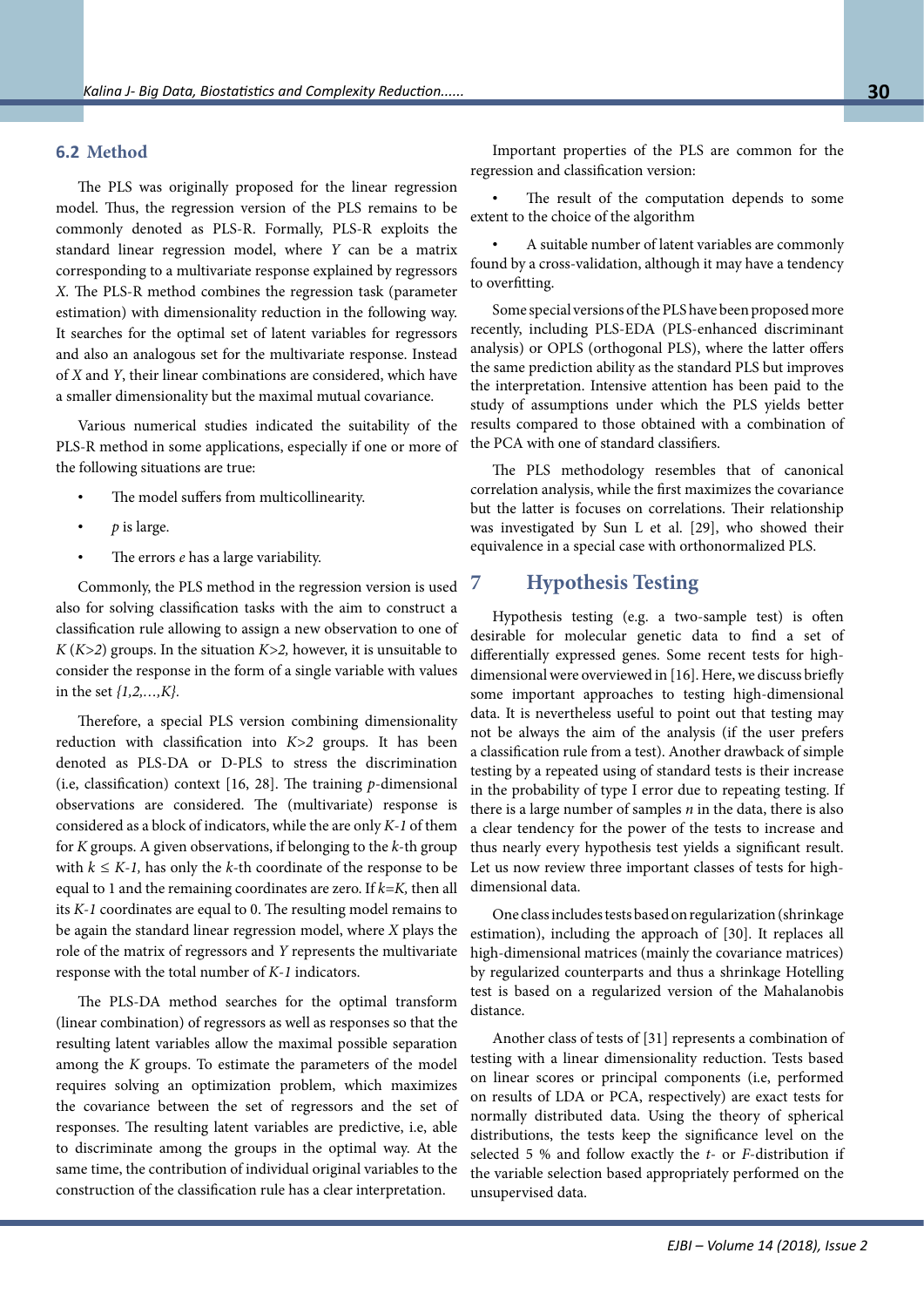The most recent class of tests is based on interpoint distances. Tests based on a nonparametric combination of dependent interpoint distances are consistent and unbiased for highdimensional data even without the assumption of normally distributed data [32, 33].

## **8 Acknowledgement**

The work has been supported by the project NV15-29835A of the Czech Health Research Council. Preliminary results were presented as an invited lecture at the 17<sup>th</sup> Summer school of mass spectrometry in Luhačovice in 2016. The author is thankful to an anonymous referee for constructive advice.

## **References**

- [1] Zvárová J, Veselý A, Vajda I. Data, information and knowledge. In: Berka P, Rauch J, Zighed D. (eds.) Data mining and medical knowledge management: Cases and applications standards, Hershey: IGI Global; 2009. p. 1-36.
- [2] He M, Petoukhov S. Mathematics of bioinformatics: Theory, methods and applications. Pan Y, Zomaya AY. (eds.) Hoboken: Wiley; 2011.
- [3] Kalina J, Zvárová J. Decision support for mental health: Towards the information-based psychiatry. In: Clarke S, Jennex ME, Becker A, Anttiroiko AV. (eds.) Psychology and Mental Health: Concepts, Methodologies, Tools, and Applications. Hershey: IGI Global; 2016. p. 1-14.
- [4] Kalina J, Zvárová J. Decision support systems in the process of improving patient safety. In: Moumtzoglou A, Kastania A.(eds.) E-health technologies and improving patient safety: Exploring organizational factors. Hershey: IGI Global; 2013. p. 71-83.
- [5] Kalina J, Hlinka J. Implicitly weighted robust classification applied to brain activity research. Communications in Computer and Information Sciences. 2017; 690: 87-107.
- [6] Hanson A, Levin BL. Mental health informatics. Oxford: Oxford University Press; 2013.
- [7] Nordahl H, Osler M, Frederiksen BL, Andersen I, Prescott E, Overvad K, et al. Combined effects of socioeconomic position, smoking, and hypertension on risk of ischemic and hemorrhagic stroke. Stroke. 2014; 45: 2582-2587.
- [8] Harrell F. Regression modeling strategies with applications to linear models, logistic and ordinal regression, and survival analysis. 2nd ed. Cham: Springer; 2015.
- [9] Kalina J, Vlčková K. Robust regularized cluster analysis for high-dimensional data. Proceedings of 32nd International Conference Mathematical Methods in Economics MME 2014; 2014 Sep 10-12; Olomouc: Palacký University; 2014.
- [10] Maroco J, Silva D, Rodrigues A, Guerreiro M, Santana I, de Mendonca A. Data mining methods in the prediction

of dementia: A real-data comparison of the accuracy, sensitivity and specificity of linear discriminant analysis, logistic regression, neural networks, support vector machines, classification trees and random forests. BMC Res Notes. 2011; 4: 299.

- [11] Rencher AC. Methods of multivariate analysis. 2nd ed. New York: Wiley; 2002.
- [12] Dziuda DM. Data mining for genomics and proteomics: Analysis of gene and protein expression data. New York: Wiley; 2010.
- [13] Fan J, Lv J. A selective overview of variable selection in high dimensional feature space. Statistica Sinica. 2010; 20: 101-148.
- [14] Kalina J, Rensová D. How to reduce dimensionality of data: Robustness point of view. Serbian Journal of Management. 2015; 10: 131-140.
- [15] Martinez WL, Martinez AR, Solka JL. Exploratory data analysis with MATLAB. 2nd ed. Boca Raton: Chapman & Hall/CRC; 2011.
- [16] Kalina J. Classification methods for high-dimensional genetic data. Biocybern Biomed Eng. 2014; 34: 10-18.
- [17] Kalina J, Schlenker A. A robust supervised variable selection for noisy high-dimensional data. BioMed Research International. 2015; 320385.
- [18] Croux C, Filzmoser P, Oliveira MR. Algorithms for projection-pursuit robust principal component analysis. Chemom Intell Lab Syst. 2007; 87: 218-225.
- [19] Mertens BJA. Microarrays, pattern recognition and exploratory data analysis. Stat Med. 2003; 22: 1879-1899.
- [20] Heritier S, Cantoni E, Copt S, Victoria-Feser MP. Robust methods in biostatistics. New York: Wiley; 2009.
- [21] Saleh AKME, Picek J, Kalina J. R-estimation of the parameters of a multiple regression model with measurement errors. Metrika. 2012; 75: 311-328.
- [22]Kalina J, Seidl L, Zvára K, Grünfeldová H, Slovák D, Zvárová J. System for selecting relevant information for decision support. Stud Health Tech Inform. 2013; 186: 83-87.
- [23]Hastie T, Tibshirani R, Wainwright M. Statistical learning with sparsity: The lasso and generalizations. Boca Raton: CRC Press; 2015.
- [24] Kalina J. Highly robust statistical methods in medical image analysis. Biocybern Biomed Eng. 2012; 32: 3-16.
- [25] Böhringer S, Vollmar T, Tasse C, Würtz RP, Gillessen-Kaesbach G, Horsthemke B,et al. Syndrome identification based on 2D analysis software. Eur J Hum Genet. 2006; 14: 1082-1089.